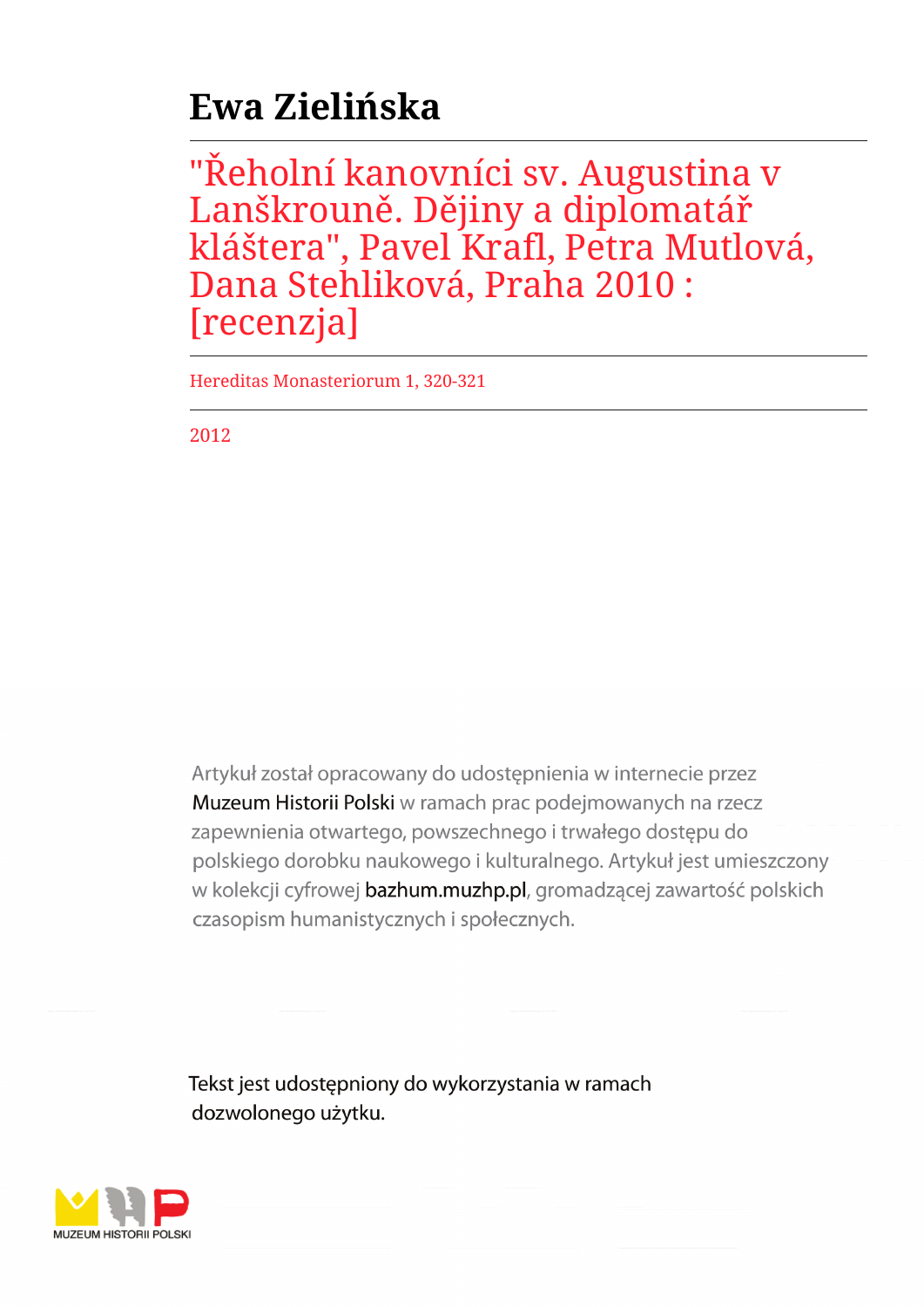Максим Ярємєнко, *Київське чернецтво XVIII ст.,* Київ: Видавничий дім "Києво--Могилянська Академія"; Maksim JARIEMIENKO, Mnisi kijowscy w XVIII w., Kijów: Dom Wydawniczy "Akademii Kijowsko-Mohyljańskiej": Maksim JARIEMIENKO, The monks of 18<sup>th</sup> century Kiev, Kiev: Kiev-Mohyla Academy Publishing House, 2007, 304 pp.

In first three chapters the author discusses the problems of functioning and composition of the Orthodox monasteries in Kiev respectively: legal dispositions regulating the reception of novices, reasons for becoming a monk, and the number of communities (chapter 1), the territorial and class origin of the monks, noting the domination of candidates from the left-bank Ukraine and a relatively small number of Kievians, the domination of sons of bourgeoisie, Orthodox priests, and peasants (chapter 2), and the age and physical condition of the monks (chapter 3).

In the 4<sup>th</sup> chapter, the intellectual level of friars is concerned. Most of them could only read and/or write, very few had a better education – they were mostly graduates of Kiev-Mohyla Academy, whose stay in Kiev was temporary. Among them, the most commonly recruited were bishops of various dioceses. Each monastery had a library. The largest was the library of St. Sophia monastery and, except the Vydubychi Monastery (St. Michael the Archangel), the books in Latin prevailed in them, what indicates the strength of Western cultural influence. The books in Latin and Polish prevailed in the book collections of hegumens and archimandrites. The separate book collections were owned by some monks – liturgical books in Ruthenian prevailed here.

Chapter 5<sup>th</sup> treats about observances in monasteries. The author emphasizes, that in the light of his studies, the dominating negative image of the Orthodox monks habits has not been confirmed.

In five appendices the author presented the number of the communities, the age of friars at the moment of death, the territorial and class origin of monks, as well as the list of hegumens and archimandrites of each monasteries in Kiev and friars, who have been moved to other convents on the territory of the Russian Empire.

> Ołeh DUCH Institute of History Ivan Franko National University in Lviv

Pavel KRAFL, Petra MUTLOVÁ, Dana STEHLIKOVÁ, Řeholní kanovníci sv. Augustina v Lanškrouně. Dějiny a diplomatář kláštera [The Regular Canons of St. Augustine in Lanškroun. The History and Diplomatarium of the Monastery] (Práce Historického ústavu AV ČR, řada B: Editiones, svazek 7), Praha: Historický ústav, 2010, 400 pp., 52 ill.

This work resumes the genre of monastic diplomatarium which disappeared from Czech historiography in the latter half of the 20<sup>th</sup> century yet is suitable for the presentation of sources concerning single ecclesiastical institutions. The first part of the book (pp. 34–88, English abstract on pp. 91–102), written by P. Krafl, is a brief but careful study of the history of the house of Canons Regular of St. Augustine in Lanškroun, from its establishment by Peter Jelito, the Bishop of Litomyšl, in 1371 to its removal early in the Hussite wars, about 1421. The study introduces the sources and the literature of the subject and treats, among other things, the origin and the property of the convent, the incorporations of parochial churches and its relations with other ecclesiastical institutions, in particular, its